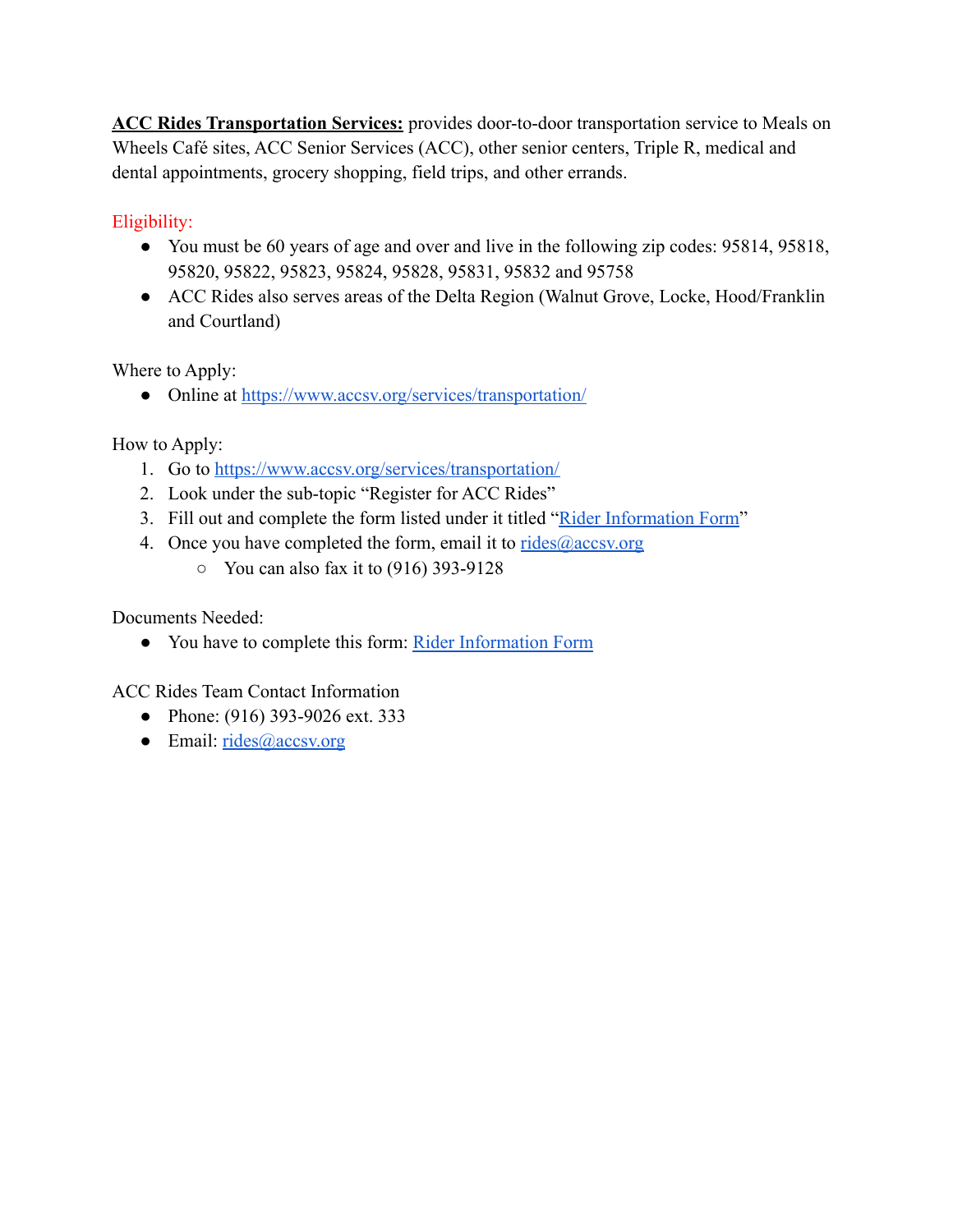**Medi-cal Transportation Services:** offers transportation to and from appointments for services covered by Medi-Cal. This includes transportation to medical, dental, mental health, or substance use disorder appointments, and to pick up prescriptions and medical supplies.

General Info: There are two types of transportation for appointments. Nonemergency medical transportation (NEMT) is transportation by ambulance, wheelchair van, or litter van for those who cannot use public or private transportation. Nonmedical transportation (NMT) is transportation by private or public vehicle for people who do not have another way to get to their appointment.

## Eligibility:

- Non Medical Transportation (NMT)
	- People with full-scope Medi-Cal
	- People who are pregnant, including to the end of the month in which the 60th day postpartum falls
- Nonemergency Medical Transportation
	- If you receive Medi-Cal through a managed care plan, please contact your plan's member service department to request nonemergency medical transportation (NEMT). You will need a prescription from a licensed provider.
	- If you have FFS Medi-Cal, please inform your medical provider. They can prescribe NEMT and put you in touch with a transportation provider to coordinate your ride to and from your appointment(s).

Where to Apply:

- To set up a ride, you can call your healthcare provider and ask about transportation providers in your area.
- When requesting transportation, be sure to contact the transportation provider as soon as you can before an appointment.

How to Apply:

- Non Medical Transportation
	- 1. After you have made your appointment, call your health care provider and ask about transportation providers in your area.
	- 2. Once your health care provider tells you which transportations service to use, contact the transportation provider.
	- 3. When you are on the phone with the transportation provider, tell them your appointment date and time.
	- 4. Make sure to verbally let them know that you do not have any other way to get to your appointment and they will schedule a ride for you.
- Nonemergency Medical Transportation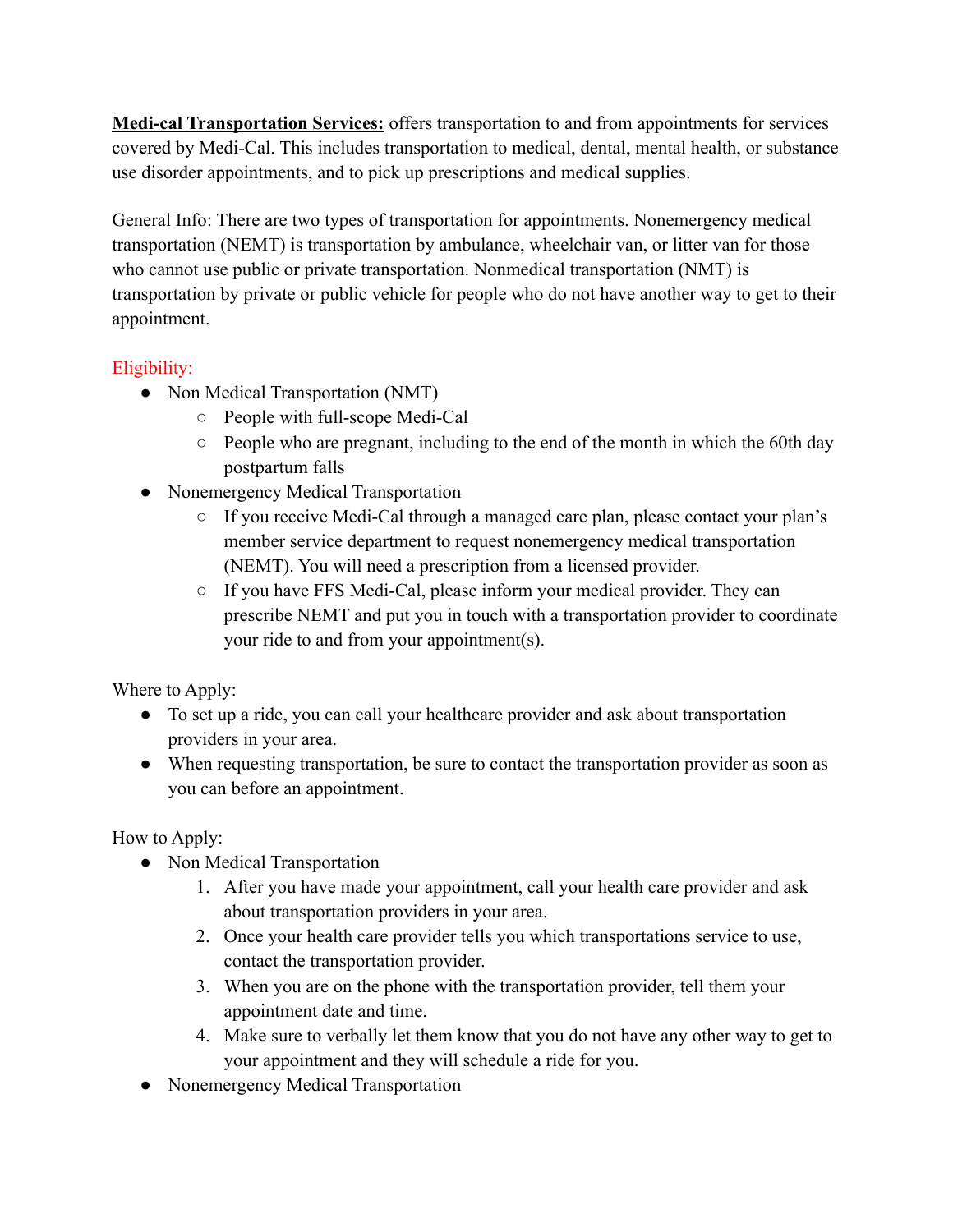- 1. If you receive Medi-Cal through a managed care plan, contact your plan's member service department to request nonemergency medical transportation (NEMT). You will need a prescription from a licensed provider.
- 2. If you have FFS Medi-Cal, please inform your medical provider. They can prescribe NEMT and put you in touch with a transportation provider to coordinate your ride to and from your appointment(s)

Documents Needed:

 $\bullet$  N/A

Contact Information

● Email: [DHCSNMT@dhcs.ca.gov](mailto:DHCSNMT@dhcs.ca.gov).

Frequently Asked Questions for Medi-Cal Transportation Services

- [General Information](https://www.dhcs.ca.gov/services/medi-cal/Pages/Transportation_General_FAQ.aspx)
- [Medi-Cal Beneficiaries Fee-For-Service and Managed Care](https://www.dhcs.ca.gov/services/medi-cal/Pages/Transportation_Beneficiaries_FAQ.aspx)
- [Medi-Cal Providers](https://www.dhcs.ca.gov/services/medi-cal/Pages/Transportation_Provider_FAQ.aspx)